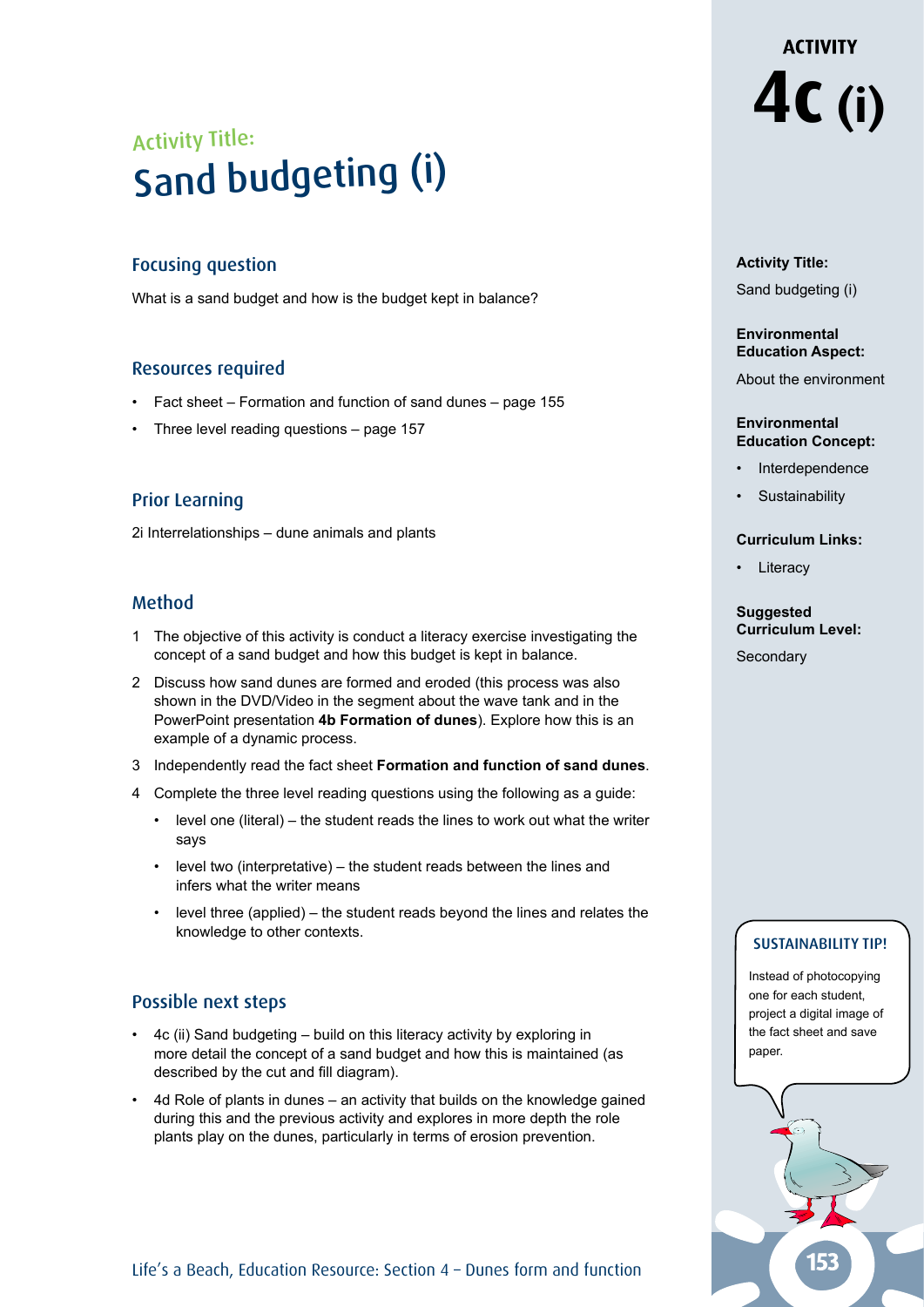Coast Care Bay of Plenty Fact sheet



## *Formation and function of sand dunes*

In its natural state, the coastal land area adjacent to the beach berm is generally characterised by sand dunes. To understand the development of these areas we need to look back in time. Between 17,000 and 7,000 years ago the melting ice caps caused sea levels to rise. Large amounts of sand moved onshore and alongside to build barrier spits and dune ridge sequences. This deposit, referred to as the Holocene barrier, generally ceased developing about 2,000 years ago when the transport of sand from the continental shelf ceased.

### *Coastal processes*

Wind, waves, currents, tides and floods, collectively termed coastal processes, influence the distribution of sediments and thus the shape of the coastline. Along the Bay of Plenty coastline, tectonic warping or plate tectonic movements have also influenced the formation of coastal lands.

Wind, the primary source, generates waves which can cause direct changes to the coastline by:

- stirring up sand from the seabed
- creating currents
- eroding or building up beaches and dunes depending on the wave conditions.

The combination of waves and currents can move large volumes of sediment in various directions:

- onshore under the direct action of waves
- offshore by rip currents
- along shore by longshore currents.

Beach changes are cyclical in nature:

- storm waves move significant quantities of sand from the beach and dune to build offshore storm bars
- subsequent calm weather and offshore winds favour onshore movement of the sand to reestablish the beach
- onshore winds blow sand back into a dune system where it can be trapped by surface vegetation.

The short term fluctuations of the shoreline are often very large and may mask the long term accretion or recession.

## *Importance of offshore sandbars*

We are only just beginning to understand the importance of offshore storm/sand bars to sand dunes. It seems sandbars that form along the coastline are important during storms to break waves offshore, reducing the wave energy impacting on beaches and dunes.

It seems these offshore bars are formed during the first high tide of a storm. Sand is removed from the dunes by backwash to help create the offshore sand/storm bars. Waves breaking on these bars spill about 50% of their energy each time they break, and sometimes two to three storm bars can form. (Work out the likely effect of two to three storm bars on storm waves running towards the shore, then check out the sea during the next storm!) These natural and relocatable wave dissipating devices can significantly reduce the impact of storm waves on a beach and dune system.

## *Less swash energy = reduced backwash*

But this natural protection mechanism is only available on beaches with enough sand, and the best place to store sand is in a sand dune. But the sand dune needs to be wide enough to cope. Houses, roads and gardens must not limit the growth of the native dune plants whose function is to trap and hold sand between storms in this natural reservoir. The native dune plants are the only ones KNOWN to trap sand effectively enough after storms to keep the reservoir topped up. It's a continual cycle of sand movement. Can you think of a better way than this to protect sand dunes?

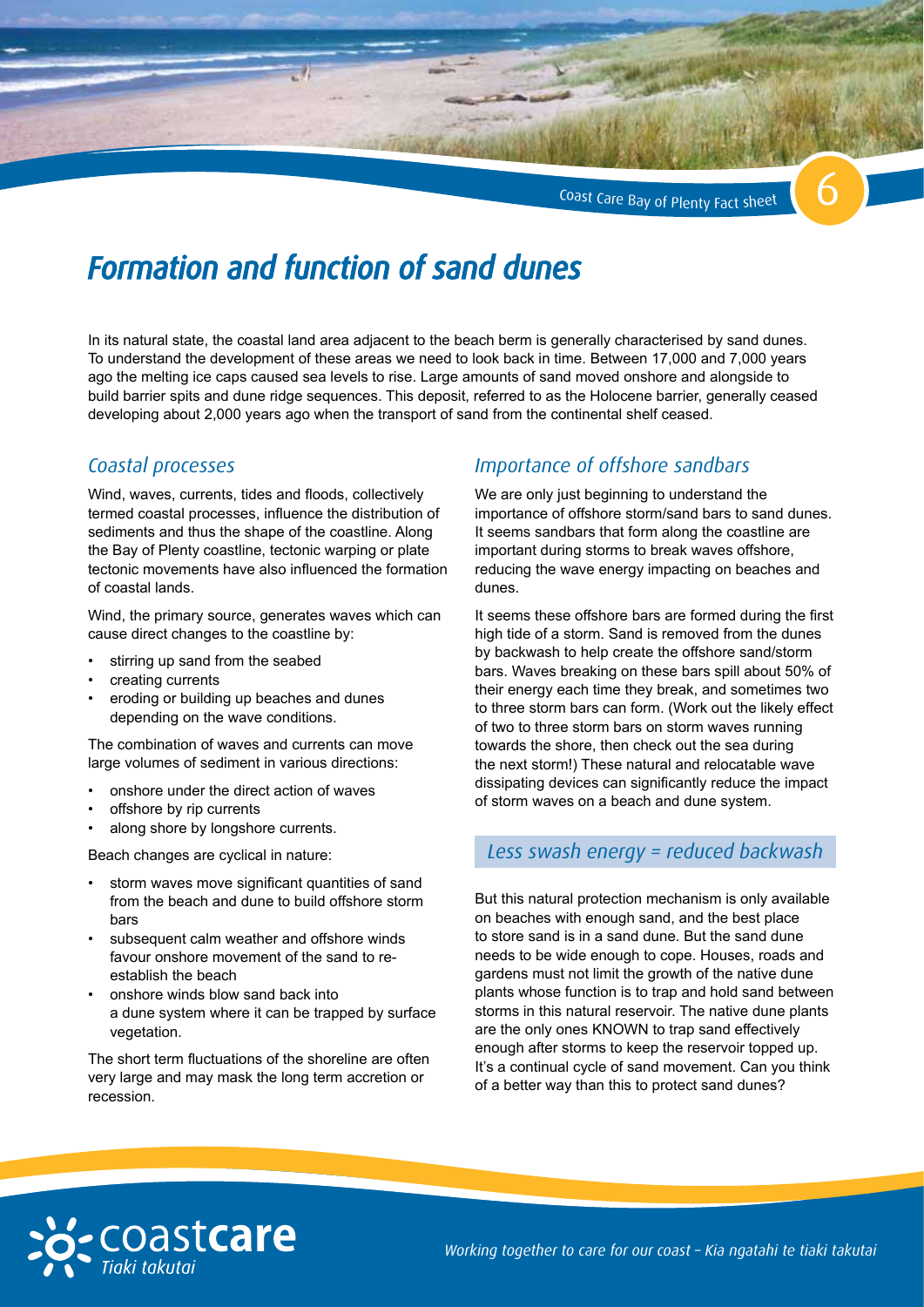*"The natural role of these frontal dunes acting as a reservoir of sand for rare but severe storms… and their enhancement needs to be adopted as a cornerstone of coastal management."*

Prof. Terry Healy, Coastal Marine Group, University of Waikato. 1993

As there is little additional sand being fed to the coast, only a finite amount of sand is available to form beaches and dunes. Many west coast dunes and some along the Bay of Plenty coastline have been modified by wind action. This forms transgressive blowouts and parabolic dunes. This has been particularly prevalent around the New Zealand coast during the last 160 years, due to the destruction of natural dune vegetation during the colonial farming period.

## Sand budget - showing sources and losses of sand for a beach



## *Transgressive and blowout dunes*

Without the stabilising effect of vegetation, sand can be easily moved by the wind, resulting in wind erosion and sand drift. When a whole dune is moving by this action it is know as a transgressive dune system.

When this process affects only part of a dune it is called a "blowout". They are usually "U" shaped and aligned away from the direction of strong winds.

The wind blows through the gap in the dunes, sweeping sand from the beach and the dune in an inland direction. Consequently the blowout becomes deeper and wider, and can increase into a significant feature. A series of consecutive blowouts in an unstable foredune system often develop into parabolic dunes.

With the influence of prevailing winds, an advancing nose of loose sand can cause parabolic dunes (see diagram above). In this way the blowout develops into a parabolic or U-shaped dune.

Farming on coastal dunes and development pressures have resulted in dune systems being partially or completely modified. This restricts the amount of sand freely available to the beach system/buffer zone between land and sea. Using dunes for recreational purposes such as horse and bike riding have also impacted upon the dune vegetation and structure.





## *Te ngāunga ā Hine-moana*

*The biting and gnawing of Hine-moana the sea – forever biting the land*

## *Find out more*

*If you want more information on Coast Care groups and programmes contact:*

**Coast Care Coordinator, Bay of Plenty Regional Council**

| Telephone: | 0800 884 880                              |
|------------|-------------------------------------------|
| Facsimile: | 0800 884 882                              |
| Email:     | coastcare@boprc.govt.nz                   |
| Website:   | www.boprc.govt.nz                         |
| Address:   | 5 Quay Street, PO Box 364, Whakatane 3158 |



**Bay of Plenty Regional Council** in partnership with Tauranga City Council; Whakatāne, Western Bay of Plenty, and Ōpōtiki District Councils; and the Department of Conservation.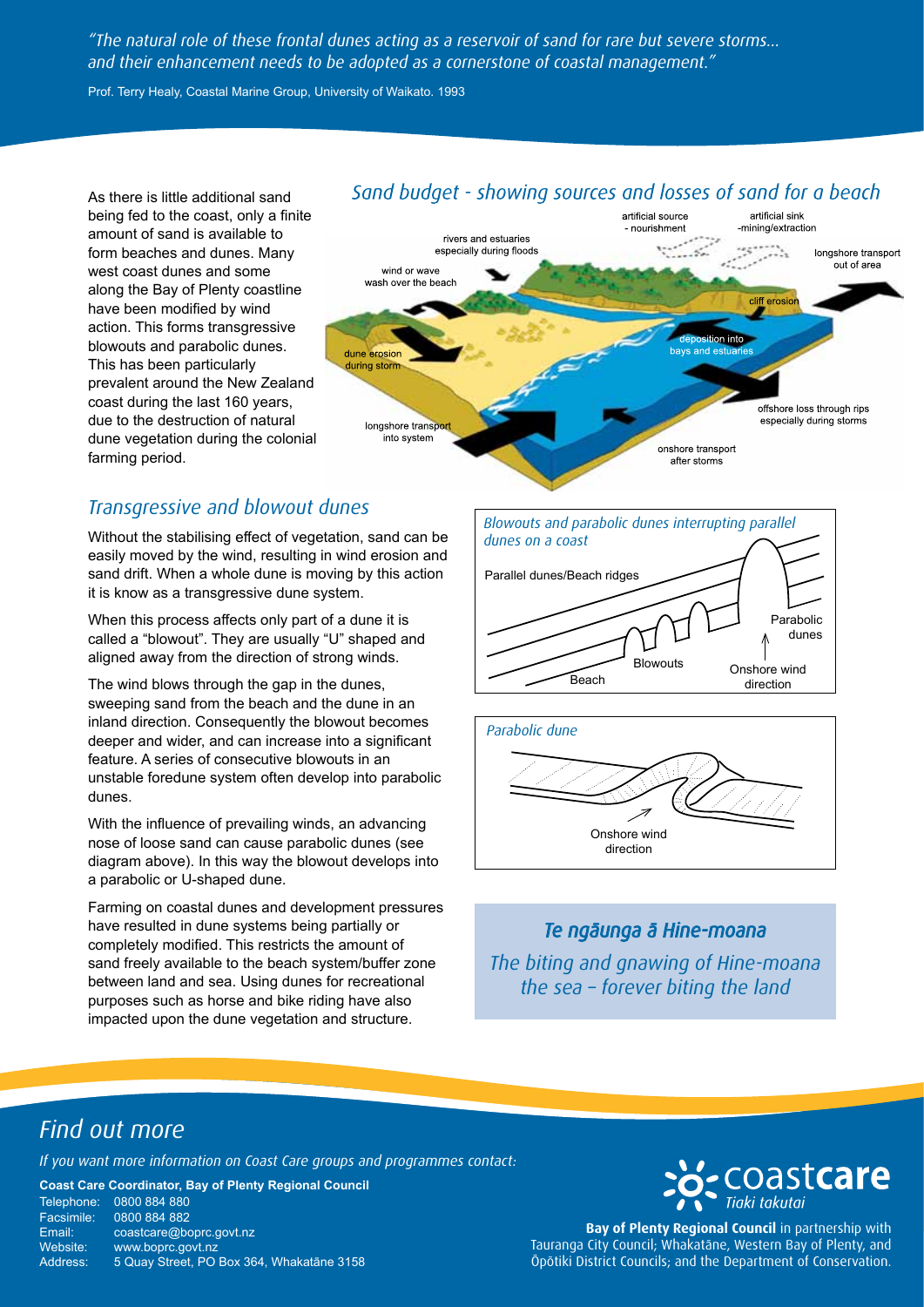# Three level reading questions Formation and function of sand dunes

### Level 1

Reading on the lines. Tick those statements from the text that are true and cross those that are not. Make sure you can give reasons for your answers.

- $\Box$  It is natural to have sand dunes on coastal land that is adjacent to the beach.
- $\Box$  Wind, waves, currents, tides and floods are all examples of coastal processes.
- $\Box$  Beach changes are cyclical in nature.
- $\Box$  Native dune plants are the only ones known to trap and hold sand effectively enough after storms, to keep the reservoir of sand in the dunes topped up.
- $\Box$  Farming and recreational uses such as bike riding and horse riding have no impact on dune vegetation and structure.

### Level 2

Reading between the lines. Tick those statements that you think are true from what the text suggests. Find evidence in the text to support your answer.

 $\Box$  Where free from human intervention it seems that sand dunes will keep themselves in balance with sand being removed and replaced constantly with the onshore and offshore movement of sand.

Reason:

 $\Box$  Monitoring is required to determine long-term accretion or recession of dunes.

Reason: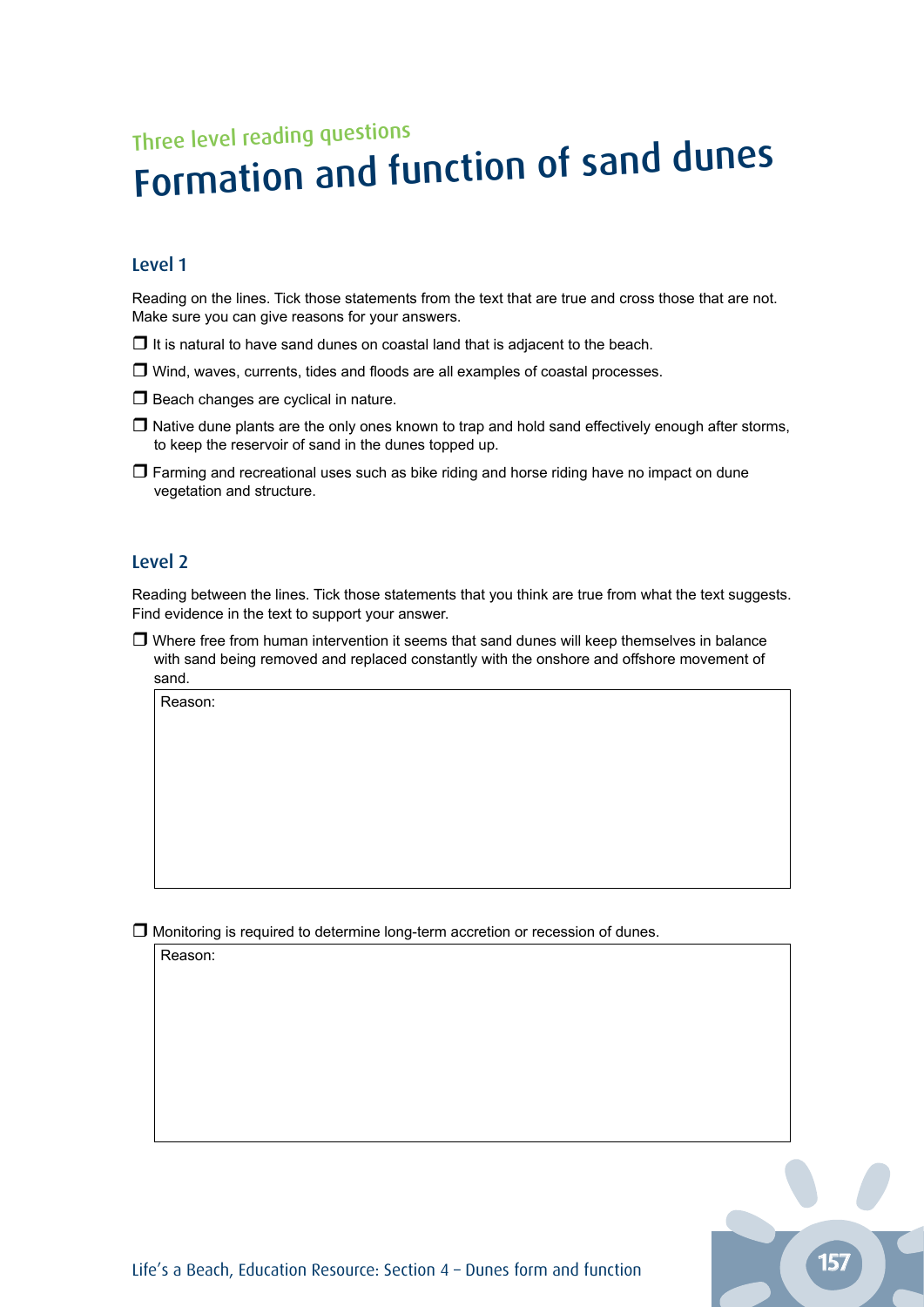Whether blow-outs occur or not is affected by the presence or absence of vegetation on the dunes.

Reason:

### Level 3

Reading beyond the lines. Tick those statements you agree with using what the author says and what you know. Be prepared to back up your argument with reasons.

 $\Box$  Sand dunes are like a budget – sand gets constantly deposited and removed. Nature keeps the budget in balance.

Reason:

 $\Box$  Parabolic dunes illustrate how vegetation can be an important aspect of maintaining sand dunes.

Reason: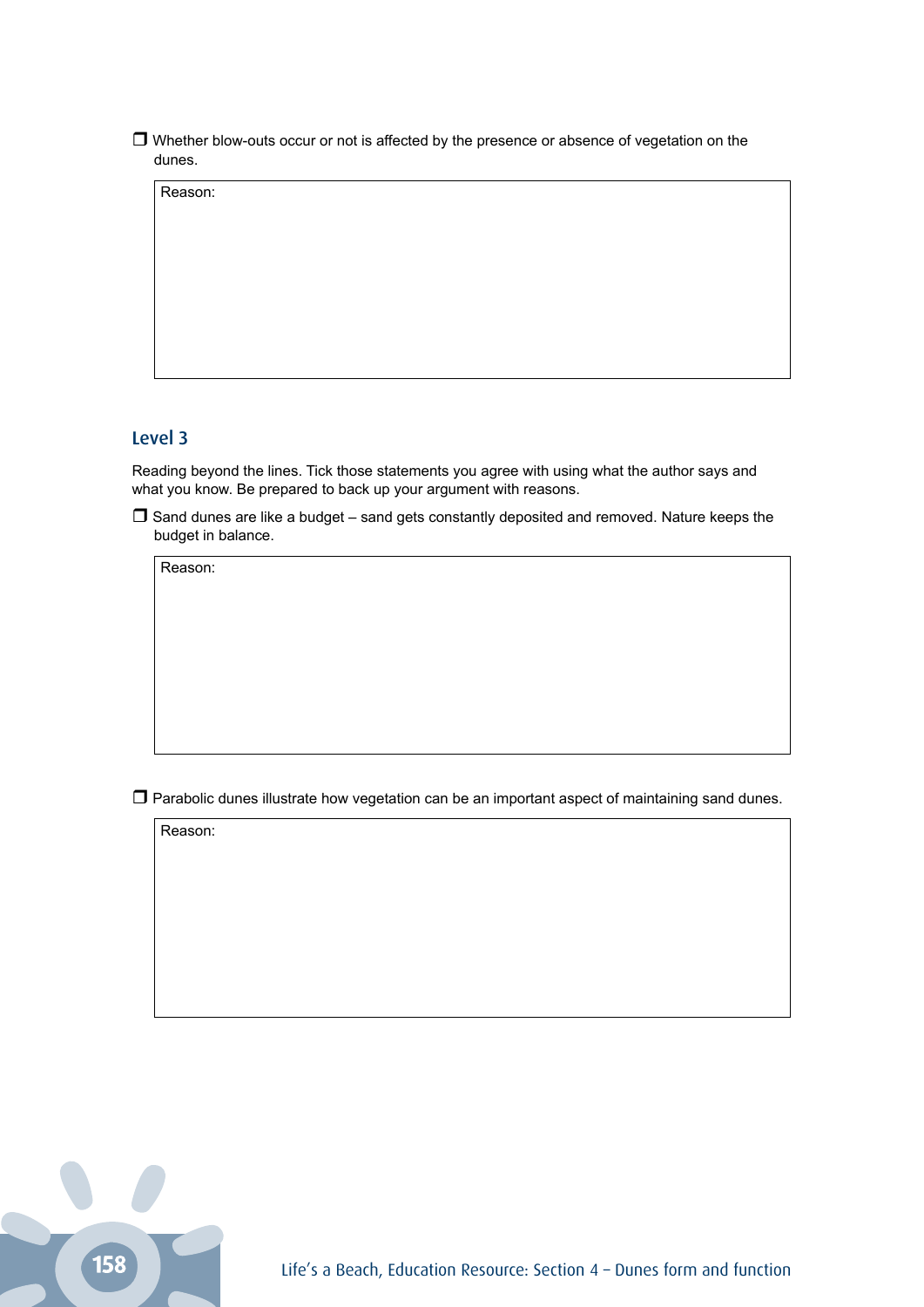## Activity Title: Sand budgeting (ii)

### Focusing question

What is a sand budget and how is the budget kept in balance?

### Resources required

- The Cut and Fill Diagram either on paper or projected electronically page 155
- Fact sheet Formation and function of sand dunes page 149
- Large sheets of paper and coloured pens and/or student exercise books

### Prior learning

2b Introduced dune plants and weeds

- 4a Importance of sand dunes
- 4b Dune formation

### Method

- 1 The objective of this exercise is to explore the concept of a sand budget and how this budget is kept in balance.
- 2 Discuss how sand dunes are formed and eroded (this process was also shown in the DVD/Video in the segment about the wave tank and in the PowerPoint presentation **4b Formation of dunes**). Explore how this is an example of a dynamic process. Additional information on these processes is contained in the fact sheet **Formation and function of sand dunes**.
- 3 Explore the concept of a budget including deficits and profits and the idea of 'balancing the budget'. Use real life examples of pocket money budgets and bank balances to convey the concept. What are the consequences if the '+' column is higher than the '–' column and vice versa.
- 4 For levels 4 and higher, give students the fact sheet **Formation and function of sand dunes**. Using the information from the fact sheet create a sand budget. In the '+' column, record what processes add sand to the beach and in the '–' column record what processes erode sand from the beach. Create a list of factors that might cause the loss of too much sand from the beach creating a sand budget deficit. For levels 3 and below, conduct the same exercise, but as a class brainstorm.

# **ACTIVITY 4c (ii)**

### **Activity Title:**

Sand budgeting (ii)

### **Environmental Education Aspect:**

About the environment

#### **Environmental Education Concept:**

- **Interdependence**
- **Sustainability**

### **Curriculum Links:**

- Social Science
- **Science**

## **Suggested Curriculum Level:**

Senior secondary

## **SUSTAINABILITY** tip!

Project a digital image of the fact sheet and save paper.

Use an electronically projected image of the Cut and Fill diagram and save paper.

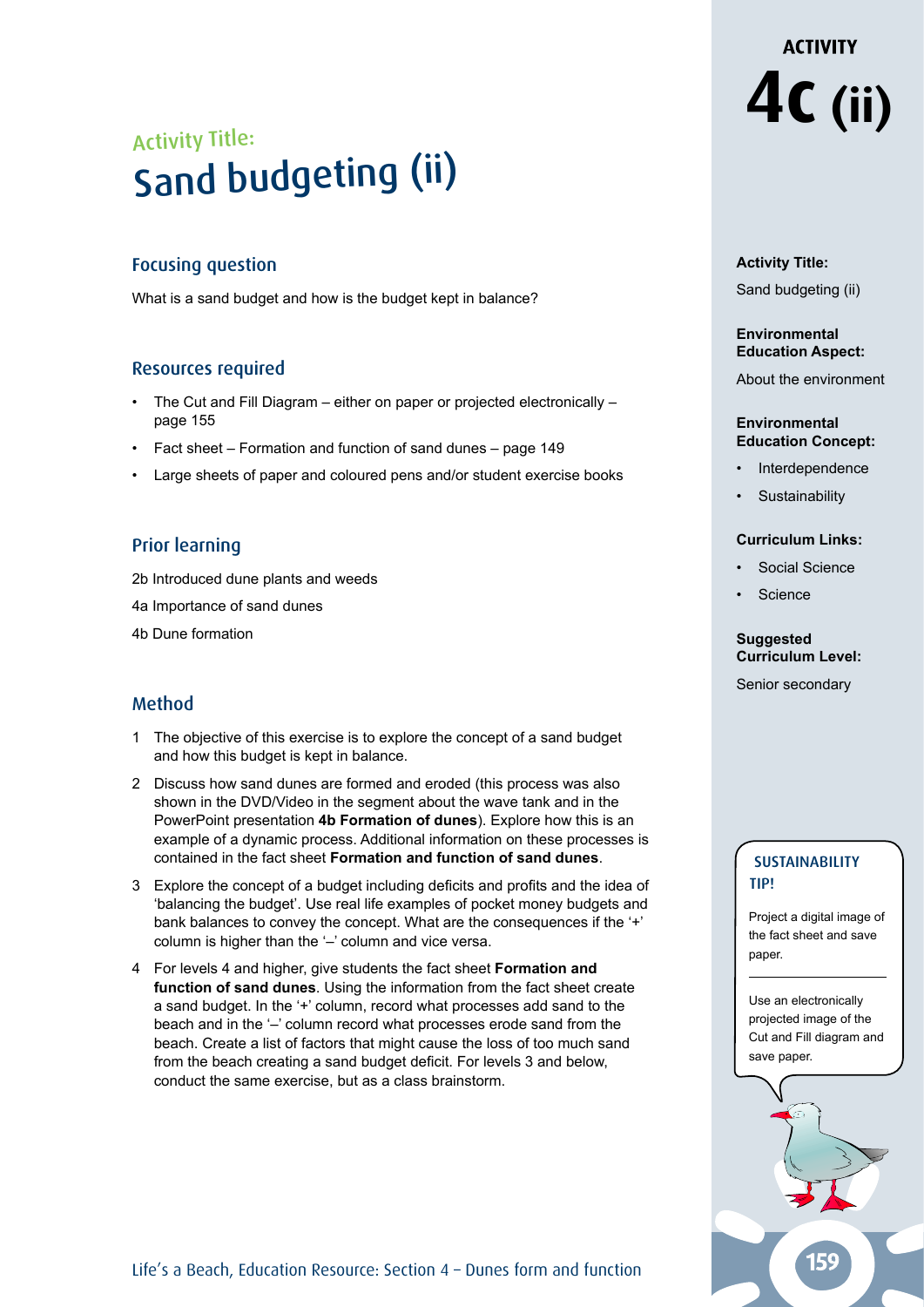- 5 For all students discuss:
	- Can they remember going to the beach during or after a storm? What did they notice about the sea and the dunes?
	- What happens to sand dunes during storms?
	- What happens to sand dunes during calm weather?
	- What are the factors that can result in a sand deficit on the beach?
	- How can we work to keep the sand budget healthy?

### Possible next steps

• 4d Role of plants in dunes – an activity that builds on the knowledge gained during this and the previous activity and explores in more depth the role plants play on the dunes, particularly in terms of erosion prevention.